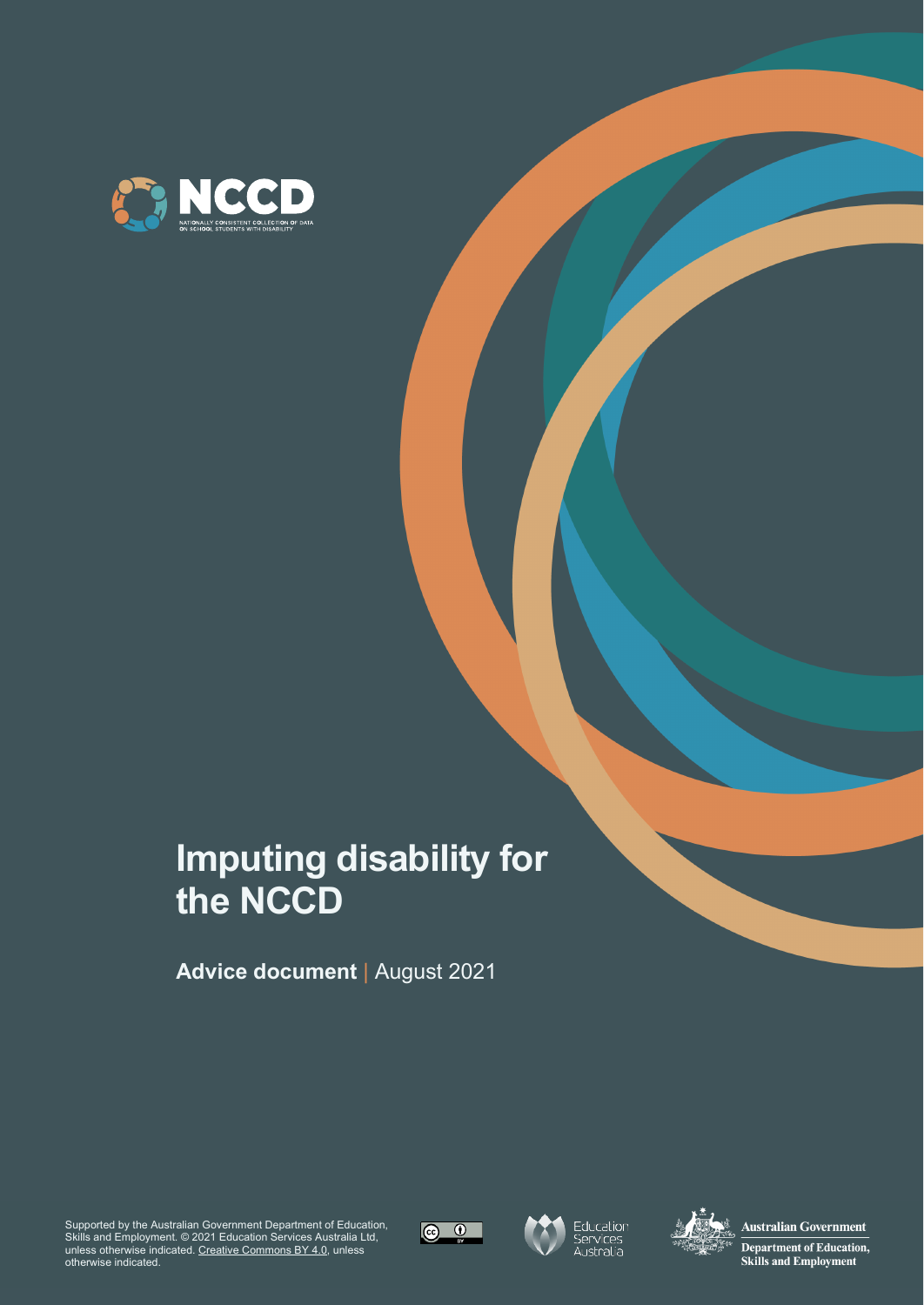## **Contents**

|                |                                 | Purpose of this document (1) and the contract of the document of the document of the set of this document of the set of the set of the set of the set of the set of the set of the set of the set of the set of the set of the                                                                                                                                   |
|----------------|---------------------------------|------------------------------------------------------------------------------------------------------------------------------------------------------------------------------------------------------------------------------------------------------------------------------------------------------------------------------------------------------------------|
| 1.             |                                 | Introduction $\cdots$ and $\cdots$ and $\cdots$ are $\cdots$ and $\cdots$ are $\cdots$ and $\cdots$ are $\cdots$ and $\cdots$ are $\cdots$ are $\cdots$ are $\cdots$ are $\cdots$ are $\cdots$ are $\cdots$ are $\cdots$ are $\cdots$ are $\cdots$ are $\cdots$ are $\cdots$ are $\cdots$ ar                                                                     |
| 2.             | 2.1<br>2.2                      | Why is a school team required to impute disability for the NCCD?  4                                                                                                                                                                                                                                                                                              |
| 3.             | 3.1<br>3.2<br>3.3<br>3.4<br>3.5 | How does a school team impute that a student has disability for the NCCD? $\cdots$ 5<br>Does the student have imputed disability that is defined under the DDA and described<br>Has the student (or their associate) and their parents, guardians or carers been<br>Is the adjustment(s) provided attributable to disability or the result of factors other than |
| 4.             |                                 | Do you have sufficient evidence that the adjustment(s) identified is designed to                                                                                                                                                                                                                                                                                 |
| 5 <sub>1</sub> |                                 | Case studies on the NCCD Portal manufactured and the NCCD Portal manufactured and the MCCD Portal manufactured and the STA and 11                                                                                                                                                                                                                                |
| 6.             |                                 |                                                                                                                                                                                                                                                                                                                                                                  |
|                |                                 | 7. Frequently asked questions manufactured and the state and the 13                                                                                                                                                                                                                                                                                              |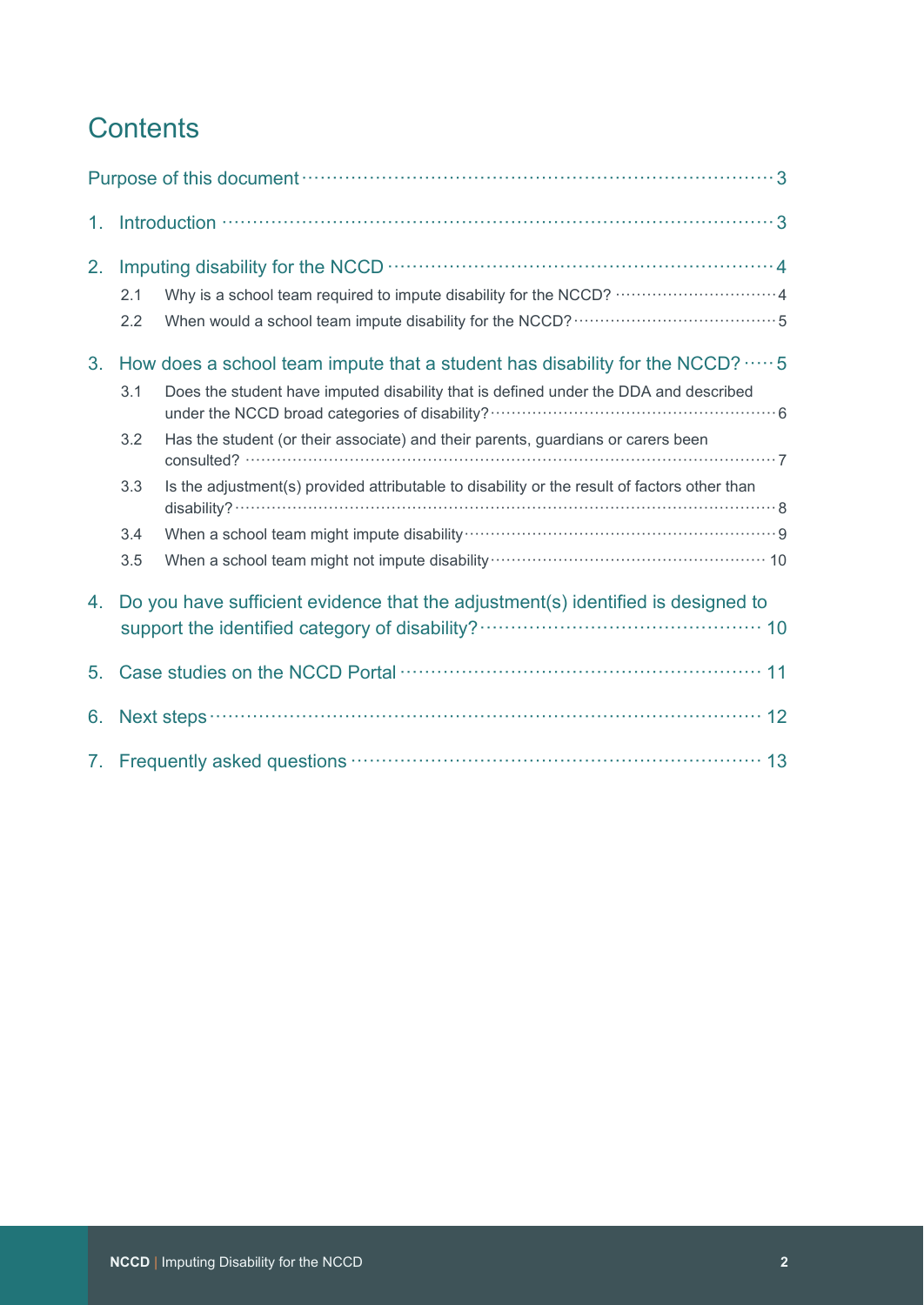## <span id="page-2-0"></span>Purpose of this document

The purpose of this document is to provide guidance to schools on decision-making for the inclusion of students with undiagnosed disability in the Nationally Consistent Collection of Data on School Students with Disability (NCCD).

This document should be used in conjunction with the current [NCCD Guidelines](https://www.nccd.edu.au/tools/nccd-guidelines-0)<sup>1</sup>.

Questions about specific cases should be referred to the relevant [key contact](https://www.nccd.edu.au/help-and-support/key-contacts)<sup>[2](#page-2-3)</sup> within each education authority as listed on the NCCD Portal.

For students with diagnosed disability, schools should follow the NCCD Guidelines, rather than the guidance in this document.

## <span id="page-2-1"></span>1. Introduction

The NCCD assists schools to support all students with disability and to improve student outcomes, even if there is no formal diagnosis of disability.

The NCCD requires schools to count those students with disability where their condition has a functional impact on their ability to participate in schooling on the same basis as their peers, and who are receiving adjustment(s) to access education because of disability.

Where the disability does not have a functional impact on the student's ability to participate in learning, the student is not included in the NCCD. The NCCD does not count every student who is protected from discrimination under the *Disability Discrimination Act 1992* (DDA).

<sup>1</sup> https://www.nccd.edu.au/tools/nccd-guidelines-0

<span id="page-2-3"></span><span id="page-2-2"></span><sup>2</sup> https://www.nccd.edu.au/help-and-support/key-contacts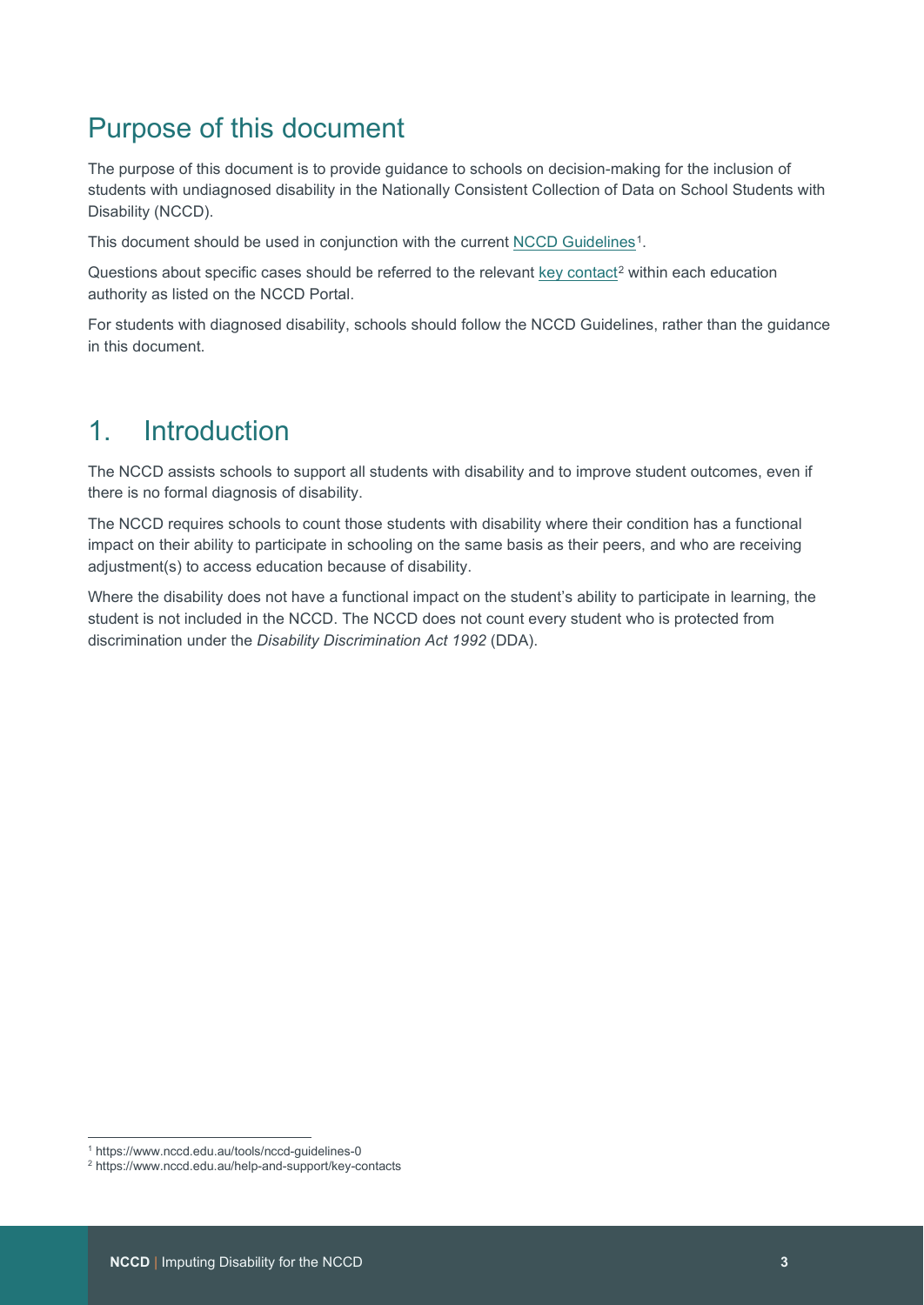## <span id="page-3-0"></span>2. Imputing disability for the NCCD

A proportion of students included in the NCCD have formal diagnoses of disability supported by medical or allied health professionals' diagnostic reports. However, there are cases where a student's disability has not been formally diagnosed and a school team 'imputes' disability for the purposes of the NCCD.

#### **What does 'imputing' disability mean for the NCCD?**

A school team will impute disability when it believes, based on **reasonable grounds** and **supported by documented evidence**, that **undiagnosed disability is having a functional impact on the student's capacity to access and participate in education** on the same basis as their peers.

**Imputing disability is not equivalent to diagnosing disability.** School teams may impute disability based on the DDA definitions and, for the purposes of the NCCD, describe the disability in terms of the four broad categories: physical, cognitive, sensory or social/emotional. While the school team may identify characteristics of disability, a diagnosis can only be made by qualified medical or allied health professionals. School teams should take care to avoid labelling characteristics with a specific diagnosis.

If an educational adjustment(s) is made for a student with imputed disability they may meet the conditions for inclusion in the NCCD where:

- the student has been counted in the school's Census for the relevant year; and
- the student's impairment meets the DDA's definition of disability; and
- the student has been provided with an adjustment(s) for a minimum of 10 weeks of school education in the 12 months preceding Census Day<sup>[3](#page-3-2)</sup> to address the functional impact of a disability; and
- the school holds supporting evidence collated over the relevant year including:
	- assessed individual needs
	- adjustment(s) provided
	- ongoing monitoring and review of the adjustment(s)
	- consultation with the student and/or parents, guardians or carers, or associates.

In this case, the **student with imputed disability must be included in the school's NCCD process on the same grounds as students with diagnosed disability**.

<span id="page-3-1"></span>More information on the legislation underpinning the  $NCCD<sup>4</sup>$  $NCCD<sup>4</sup>$  $NCCD<sup>4</sup>$  is available on the NCCD Portal.

### 2.1 Why is a school team required to impute disability for the NCCD?

The NCCD Guidelines require schools to include all students who meet the NCCD criteria in the annual Census, this includes students for whom a school team imputes disability.

The decision to impute disability is important. Professional discussions within school teams, examination and moderation of evidence collated and the testing of assumptions ensure that the criteria used to reach a decision to impute disability are shared, agreed upon and supported with evidence.

<span id="page-3-3"></span><span id="page-3-2"></span><sup>&</sup>lt;sup>3</sup> Census Day is the date on which schools identify the student population to count for the Schooling Census, which includes the NCCD. <sup>4</sup> https://www.nccd.edu.au/wider-support-materials/what-underpinning-legislation?parent=%2Funderstanding-nccd&activity=%2Fwidersupport-materials%2Fwhat-nccd&step=0

**NCCD** | Imputing Disability for the NCCD **4**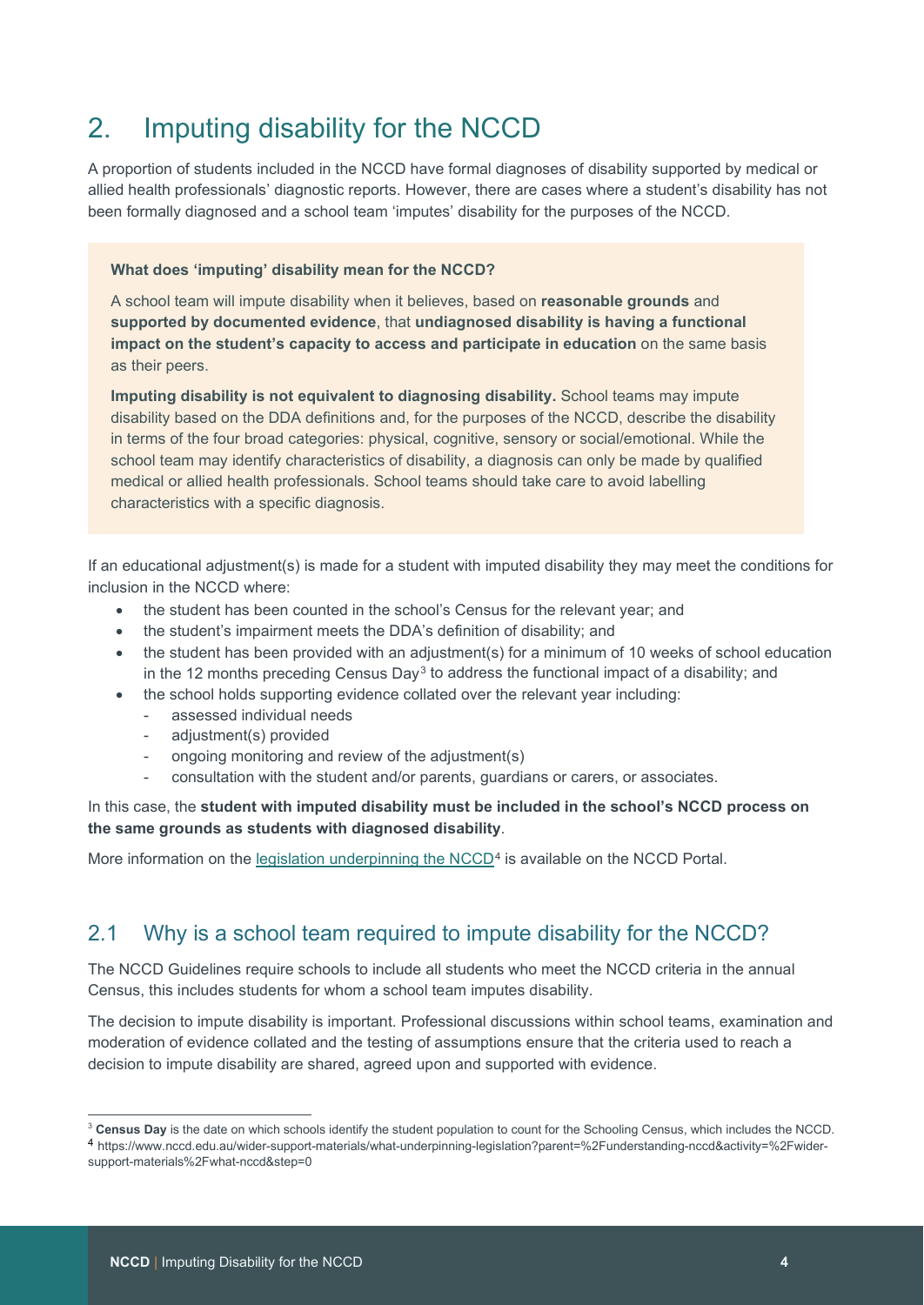Failure to report all students who meet NCCD criteria in the annual Census may impact the Australian Government's accurate calculation of the student with disability loading for a school for that year.

The composition of a school team may vary and could include members external to the school staff, including specialist advisers, consulting teachers and allied health professionals engaged by the school's employing authority.

### <span id="page-4-0"></span>2.2 When would a school team impute disability for the NCCD?

A school team may impute disability at any time based on evidence held by the school and the adjustment(s) they provide in consultation with the student (or their associate) and parents, guardians or carers. The decision to impute disability should be made well in advance of the final reporting period in August. This is because the discussions and decisions on providing an educational adjustment(s) should occur throughout the school year, as per the NCCD model.

#### **Check with your school authority**

Your school authority may have policies or procedures in regard to imputing disability. Please check with your school principal or the [NCCD key contact](https://www.nccd.edu.au/help-and-support/key-contacts)<sup>[5](#page-4-2)</sup> for your education authority before commencing your NCCD processes.

## <span id="page-4-1"></span>3. How does a school team impute that a student has disability for the NCCD?

To impute disability, the school team must have **reasonable grounds**, supported by evidence, to make such a judgement. The evidence demonstrates that the student's needs for adjustment(s) have been identified and arise from characteristics of disability.

Evidence may be drawn from a range of sources including, but not limited to, documents such as the student's personalised or individualised learning plan or behaviour management plan. The existence of these plans does not automatically equate to a student presenting with disability. However, they may provide indicators of imputed disability when they document the teaching and educational adjustment(s) made so that the student can access and participate in the learning on the same basis as their peers.

More information on [evidence requirements](https://www.nccd.edu.au/wider-support-materials/what-evidence-nccd-based-upon) $6$  is available on the NCCD Portal.

<span id="page-4-2"></span><sup>5</sup> https://www.nccd.edu.au/help-and-support/key-contacts

<span id="page-4-3"></span><sup>6</sup> https://www.nccd.edu.au/wider-support-materials/what-evidence-nccd-based-upon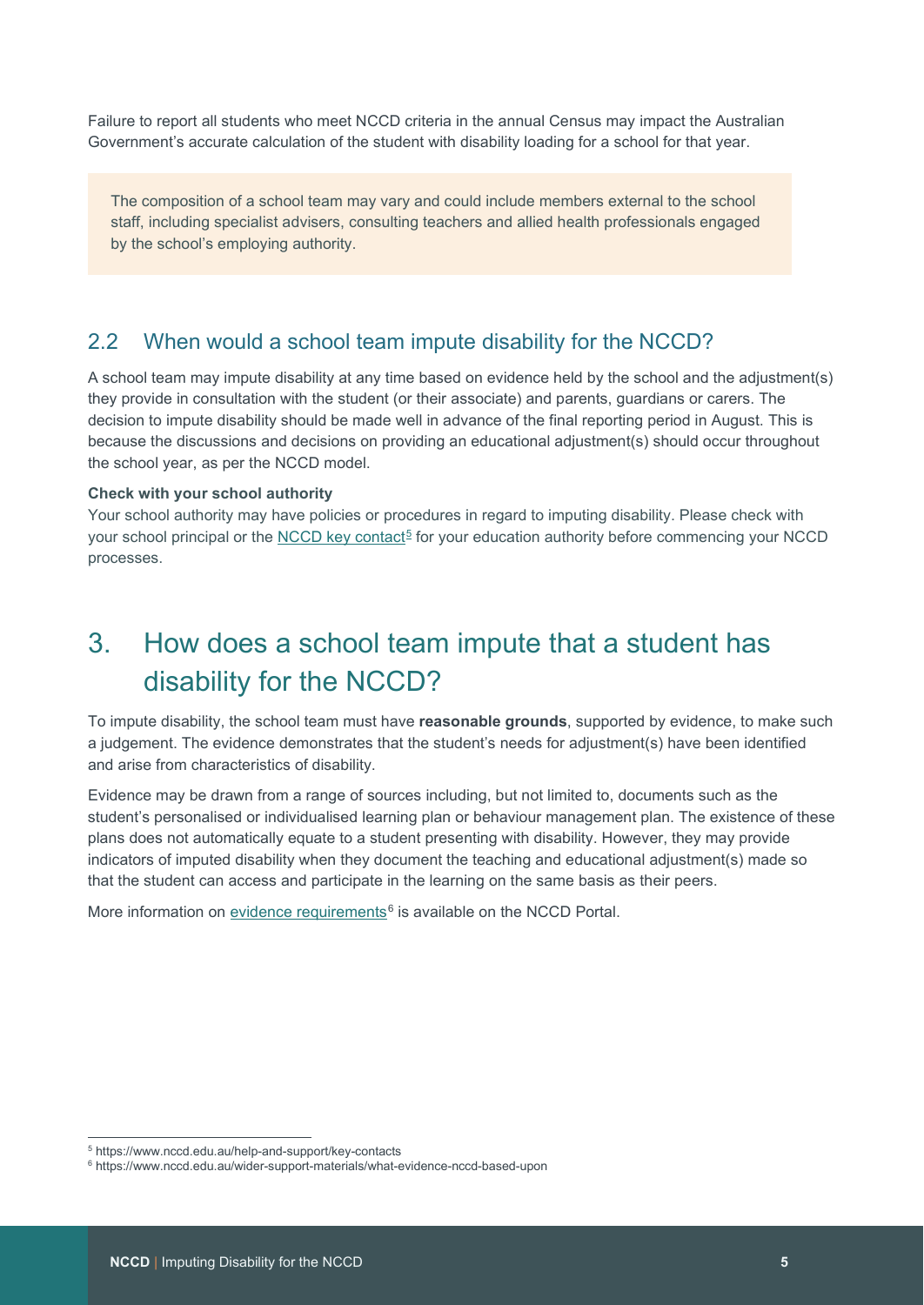### <span id="page-5-0"></span>3.1 Does the student have imputed disability that is defined under the DDA and described under the NCCD broad categories of disability?

The DDA (Section 4) definitions of disability align broadly to the NCCD categories of disability as follows.

|   | Definitions from the Disability Discrimination Act 1992<br>and the Disability Standards for Education 2005                                                             | <b>NCCD categories</b> |
|---|------------------------------------------------------------------------------------------------------------------------------------------------------------------------|------------------------|
|   | Total or partial loss of a part of the body                                                                                                                            |                        |
|   | The malfunction, malformation or disfigurement of a part of the person's body                                                                                          |                        |
|   | The presence in the body of organisms causing disease or illness                                                                                                       | <b>Physical</b>        |
|   | The presence in the body of organisms capable of causing disease or illness                                                                                            |                        |
|   |                                                                                                                                                                        |                        |
|   | Total or partial loss of the person's bodily or mental functions                                                                                                       | <b>Sensory</b>         |
|   | The malfunction, malformation or disfigurement of a part of the person's<br>body                                                                                       |                        |
|   |                                                                                                                                                                        | Social/                |
| ь | A disorder, illness or disease that affects the person's thought processes,<br>perception of reality, emotions or judgement, or that results in disturbed<br>hehaviour | <b>Emotional</b>       |

[PDF version of this infographic](https://www.nccd.edu.au/sites/default/files/categories_of_disability.pdf)<sup>[7](#page-5-1)</sup> can be found on the NCCD Portal.

<span id="page-5-1"></span><sup>7</sup> https://www.nccd.edu.au/sites/default/files/categories\_of\_disability.pdf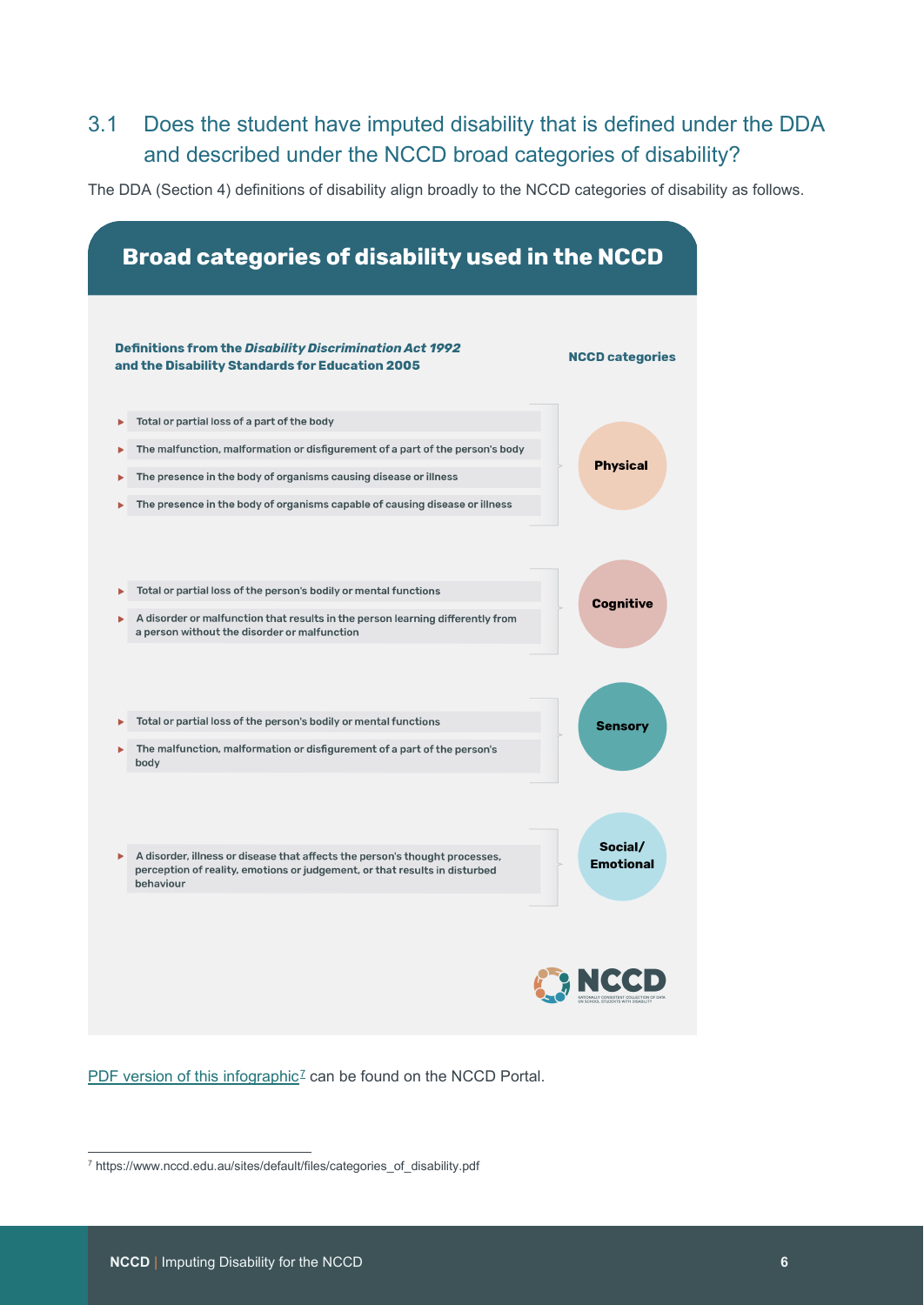Some students are affected by multiple disability categories, both diagnosed and imputed. NCCD reporting requires schools to identify which disability category has the greatest impact on the student's education and is the main driver of adjustment(s) to support the student's access to and participation in education.

#### **Does the student have disability?**

It can be challenging for school teams to identify the underlying drivers that determine whether the school is providing adjustment(s) to a student due to disability or in response to other external factors or circumstances. Factors such as social disadvantage*,* family disruption*,*  linguistic background or ineffective instruction do not necessarily equate to disability.

A good test of your confidence in the judgement is to ask, 'If we were challenged to explain our decision would we feel we had reasonable grounds and documentation to support our judgement?'

### <span id="page-6-0"></span>3.2 Has the student (or their associate) and their parents, guardians or carers been consulted?

The Disability Standards for Education 2005 require that a school **must** consult with the student or an associate of the student (their representative) before providing reasonable adjustment(s) to address identified concerns.

The NCCD Guidelines recommend that schools should consult with parents, guardians or carers before making an adjustment(s), where possible. Students and their families have valuable knowledge and experience that can assist education staff to make good decisions including:

- observations of the student's access, participation and achievement at school that supports imputed disability
- knowing what is challenging for the student at school and what would assist their participation
- historical or current diagnostic information from allied health professionals
- additional evidence of disability that would impact the student's learning including assessments or reports provided from previous schools.

Consultation may be challenging, particularly if family members do not wish to participate in discussions or are sensitive to the suggestion that their child has a disability. When preparing for these conversations, highlight the student's strengths and how the school will build upon these strengths.

Consider the following:

- Who is best placed to lead the discussion, and who will participate? For example, a classroom teacher may have the closest relationship with the family and provide a familiar bridge for less familiar participants such as a learning support teacher or specialist.
- Can the student or their associate be included in the discussion to offer first-hand information?
- Focus on the needs of the student and the functional impact the imputed disability has on their participation and learning.
- Highlight the positive impact of any educational adjustment(s) and illustrate how they would be reasonable and effective.
- Focus on the long-term outcomes for the student.
- Include any evidence that supports the decision to impute disability.
- Clarify that the school team is not providing a diagnosis and, if appropriate, encourage them to consult with a qualified practitioner.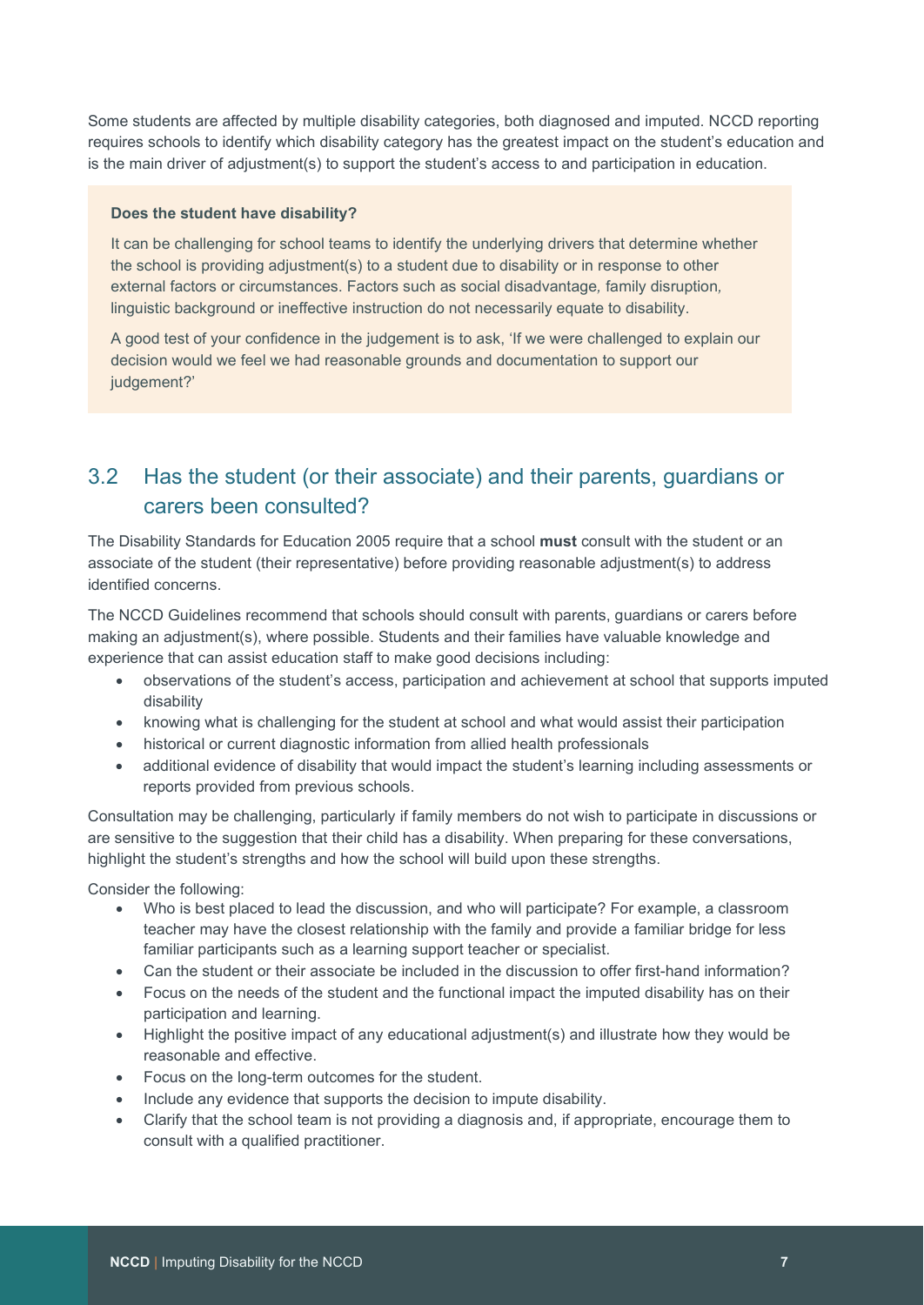• Clarify the obligations of the school under the Standards and clarify the role of the NCCD, the type of data collected and how it is used.

Schools should be sensitive to cultural differences and the needs of families when communicating about disability. If consultation is not possible, or where parents, guardians or carers refuse to accept imputed disability, the NCCD Guidelines are clear that the school must proceed to impute disability if reasonable grounds exist and the student meets the NCCD criteria.

Schools must document evidence of consultation with parents, guardians or carers – or provide evidence of attempts to consult, or documented reasons for not doing so.

#### **Useful information for parents**

- [NCCD fact sheet](https://www.nccd.edu.au/tools/fact-sheet-parents-guardians-and-carers)<sup>[8](#page-7-1)</sup> (translated into a range of languages)
- [Disability Standards for Education: A practical guide for individuals, families and carers](https://www.nccd.edu.au/for-parents-guardians-and-carers)<sup>[9](#page-7-2)</sup>

### **Useful resources for teachers**

<span id="page-7-0"></span>• [Communicate with students, parents, guardians and carers](https://www.nccd.edu.au/wider-support-materials/communicate-students-parents-guardians-and-carers) $10$ 

### 3.3 Is the adjustment(s) provided attributable to disability or the result of factors other than disability?

Students encounter challenges at school for a broad range of reasons, from the short-term impacts to sustained and long-term adjustment(s) due to disability. The key to imputing disability for the NCCD is to first determine why the adjustment(s) are being provided and if they are directly attributable to support for imputed disability.

The presence of disability, diagnosed or imputed, does not automatically imply that the student is included in the NCCD. The NCCD counts students receiving educational adjustment(s) for a cognitive, physical, sensory or social/emotional condition that has a **functional impact on the student's access and participation in education**.

The following questions may be helpful when the school team is determining whether to impute disability. They are not to be considered as essential criteria, but may contribute to the decision-making process.

### **School-based data and/or observations**

- Do you have school-based data showing that the student is not achieving outcomes consistent with the range of achievement for their age group, despite receiving, at a minimum, quality differentiated teaching practice?
- Is the student's growth in literacy and/or numeracy significantly or substantially below expectations for a student of that age or stage of development? Have you ruled out other external factors that may account for this discrepancy, for example, extended period of absence?
- Does the student's level of literacy and/or numeracy have a functional impact on their ability to participate in learning on the same basis as their peers?
- Does the student have significant difficulty understanding or using language in different conditions that might suggest oral language or hearing concerns?
- Does the student present with visual difficulties, for example, find near (or far) work difficult to see, or obscure a part of their vision in order to focus and concentrate better?

<span id="page-7-1"></span><sup>8</sup> https://www.nccd.edu.au/tools/fact-sheet-parents-guardians-and-carers

<span id="page-7-3"></span><span id="page-7-2"></span><sup>9</sup> https://www.nccd.edu.au/for-parents-guardians-and-carers

<sup>10</sup> https://www.nccd.edu.au/wider-support-materials/communicate-students-parents-guardians-and-carers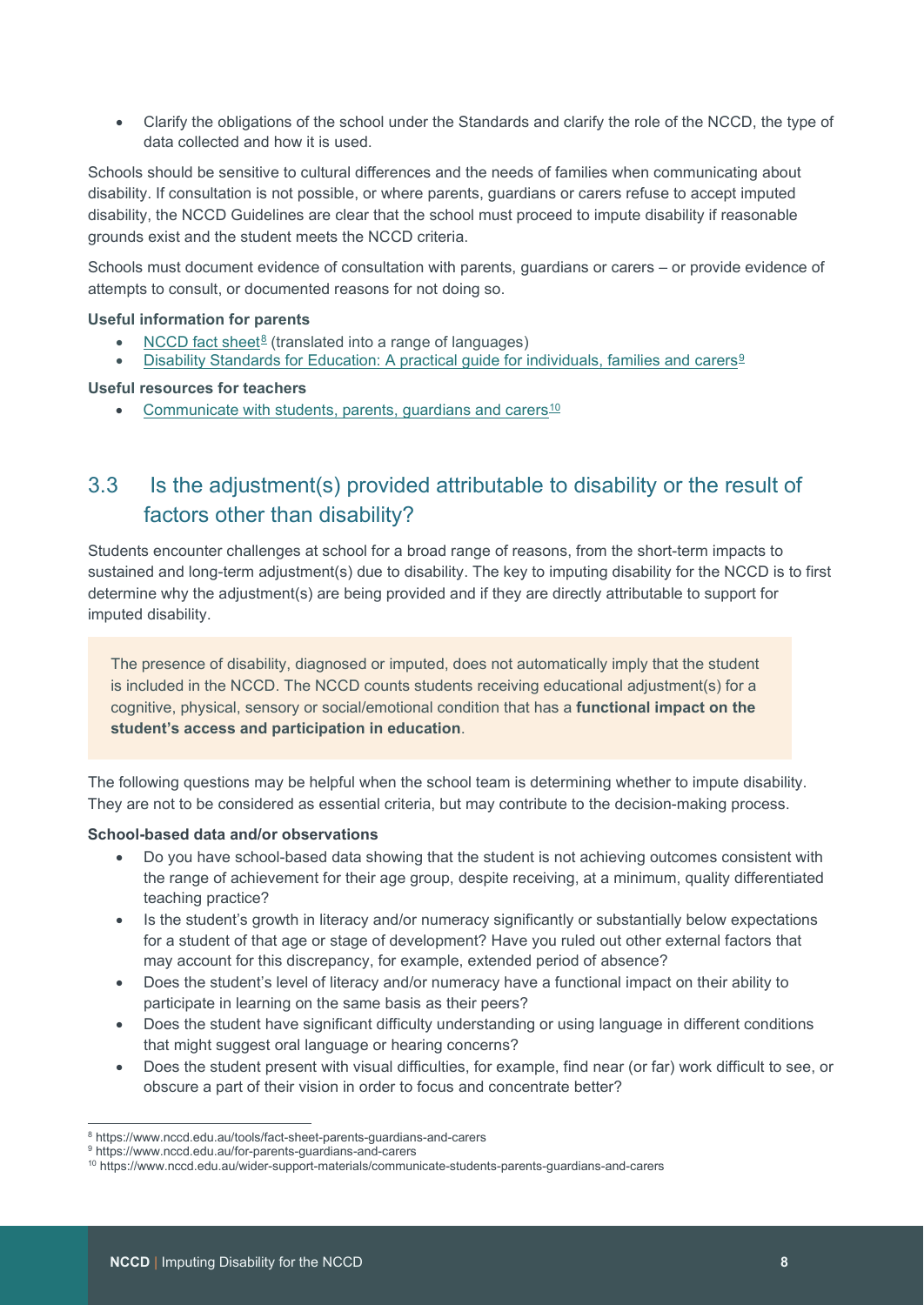- Is the student's hearing or vision inconsistent throughout the day?
- Does the school team have evidence that the student may be presenting with signs of an underlying social/emotional disability that is having a functional impact on their learning?

### **Consultation with others**

- Has the student and their associate, or parents, guardians or carers, disclosed that they suspect the student may have a disability?
- Has the student's schooling history provided any evidence of adjustment(s) to address the functional impact of imputed disability?
- Has the student been unwell for an extended period of time with a condition that has a functional impact on their learning? Has the student scheduled or attended medical appointments, but a diagnosis has not yet been determined?

#### **Intervention**

- Has the student participated in an evidence-based intervention for at least 10 weeks and not made progress that would be expected of a child of that age/stage of development?
- Has the student required ongoing support from the school wellbeing team/counsellor/psychologist/community based mental health service for at least 10 weeks in the last 12 months of schooling?
- Has the student received support from an external provider, resulting in the collaborative identification of adjustment(s) to be implemented by the school team, but with no diagnosis made at the time of collection?
- Is there supporting evidence from school-based ongoing monitoring and review of student achievement?

#### **Other**

• Has the school team discounted other external factors that may necessitate the provision of educational adjustment(s) but are not disability related? These could include targeted learning programs for students for whom English is an additional language or dialect (EAL/D), absenteeism, transience, external factors such as family disturbance and neglect, or environmental events such as bushfires.

### <span id="page-8-0"></span>3.4 When a school team might impute disability

Although this is not an exhaustive list, these are some common circumstances where a school team might impute disability.

- The school has evidence that the student requires educational adjustment(s) arising from disability but a formal diagnostic process has not been undertaken.
- There is new presentation of disability that is only beginning to have a functional impact on learning, for example, a degenerative condition or social/emotional challenges.
- The student is experiencing persistent and ongoing learning difficulties and the school is not yet sure if this is due to an underlying specific learning disorder. Lack of progress cannot be attributed to other factors, for example, teaching quality or ad hoc, as opposed to targeted, intervention.
- The student has been unwell for an extended period but medical specialists have not yet been able to determine the cause.
- Limited opportunities to access qualified specialists have meant that there has been no diagnosis.
- The student's parents, guardians or carers are unable to, or have chosen not to, seek a diagnosis for the child.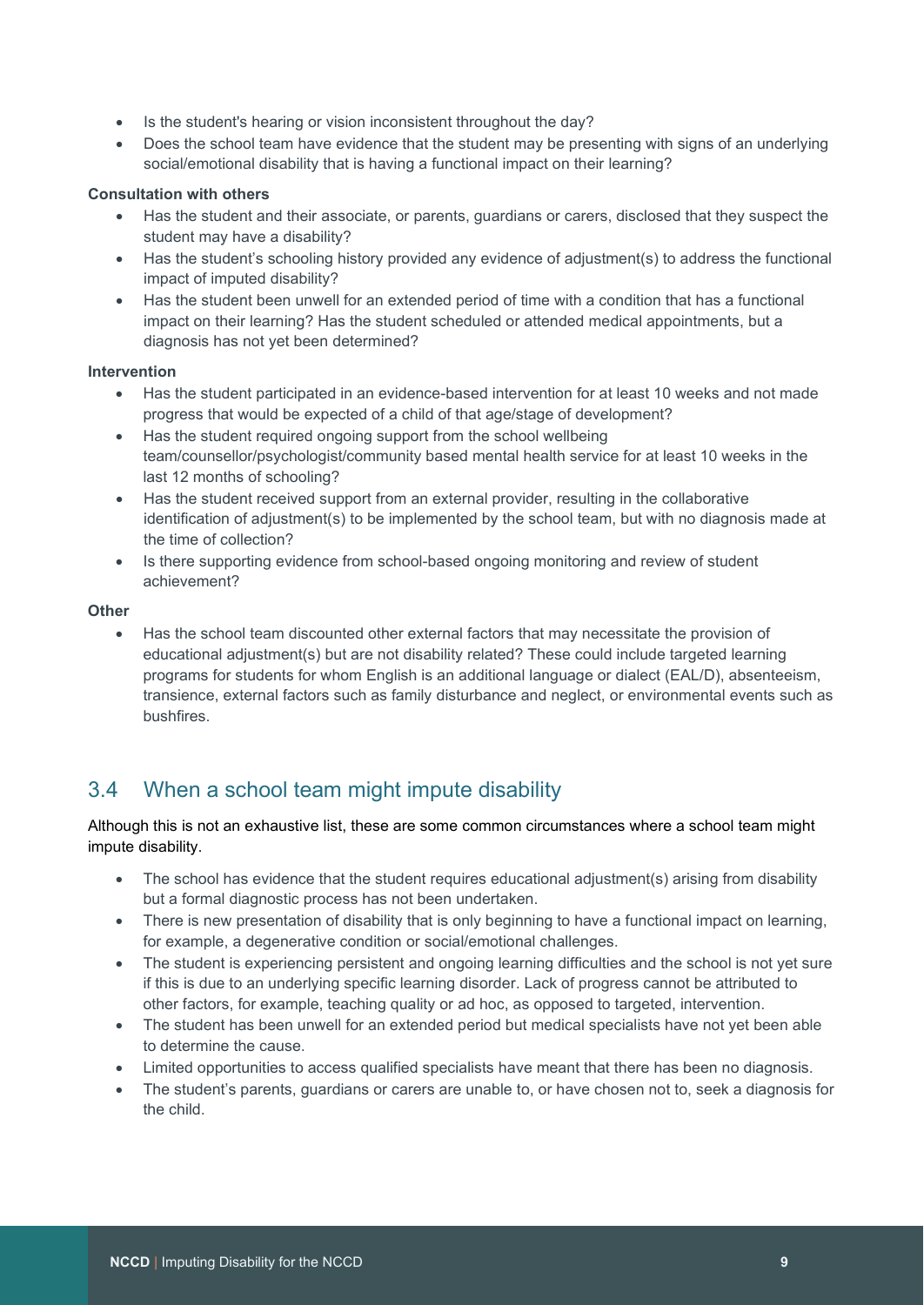### <span id="page-9-0"></span>3.5 When a school team might not impute disability

There are some circumstances where a school will make an adjustment(s) to support a student without disability. Based on these circumstances alone, a student would not be included in the NCCD, despite the school making adjustment(s) to support their learning.

- English as an additional language or dialect (EAL/D)
- Refugee background
- Absenteeism or school refusal
- Environmental impacts (for example, family disruption, natural disasters)
- **Bullying**
- Neglect
- Being a carer
- Out-of-home care
- **Transience**
- Temporary incapacity for less than 10 weeks (for example broken limb) or remediation after a period of illness
- Ineffective instruction
- Challenging behaviours not related to disability
- Socio-economic
- Cultural disadvantage

**In situations where these circumstances result in imputed disability, the school's evidence must clearly relate to the imputed disability, not the circumstance.** 

## <span id="page-9-1"></span>4. Do you have sufficient evidence that the adjustment(s) identified is designed to support the identified category of disability?

The same documented evidence identified in **Examples of evidence to support a student's inclusion in the** [NCCD](https://www.nccd.edu.au/tools/examples-evidence-support-students-inclusion-nccd)<sup>[11](#page-9-2)</sup> is required for **all** students who are included in the NCCD, whether they have a formal diagnosis or their disability has been imputed<sup>[12](#page-9-3)</sup>.

The evidence will reflect a wide range of practices in schools to support the educational needs of students. Each school's evidence will be contextual and reflect individual student needs and the school's learning and support processes and practices. The school should collect evidence over time to determine that the student has an imputed disability. This includes evidence in **the four general areas:**

- assessed individual needs of the student
- adjustment(s) being provided to the student to address their learning needs associated with disability – this includes support provided within quality differentiated practice
- ongoing monitoring and review of the adjustment(s)
- consultation and collaboration with the student/their associate and/or parents, guardians or carers.

<span id="page-9-2"></span><sup>11</sup> https://www.nccd.edu.au/tools/examples-evidence-support-students-inclusion-nccd

<span id="page-9-3"></span><sup>12</sup> https://www.nccd.edu.au/tools/examples-evidence-support-students-inclusion-nccd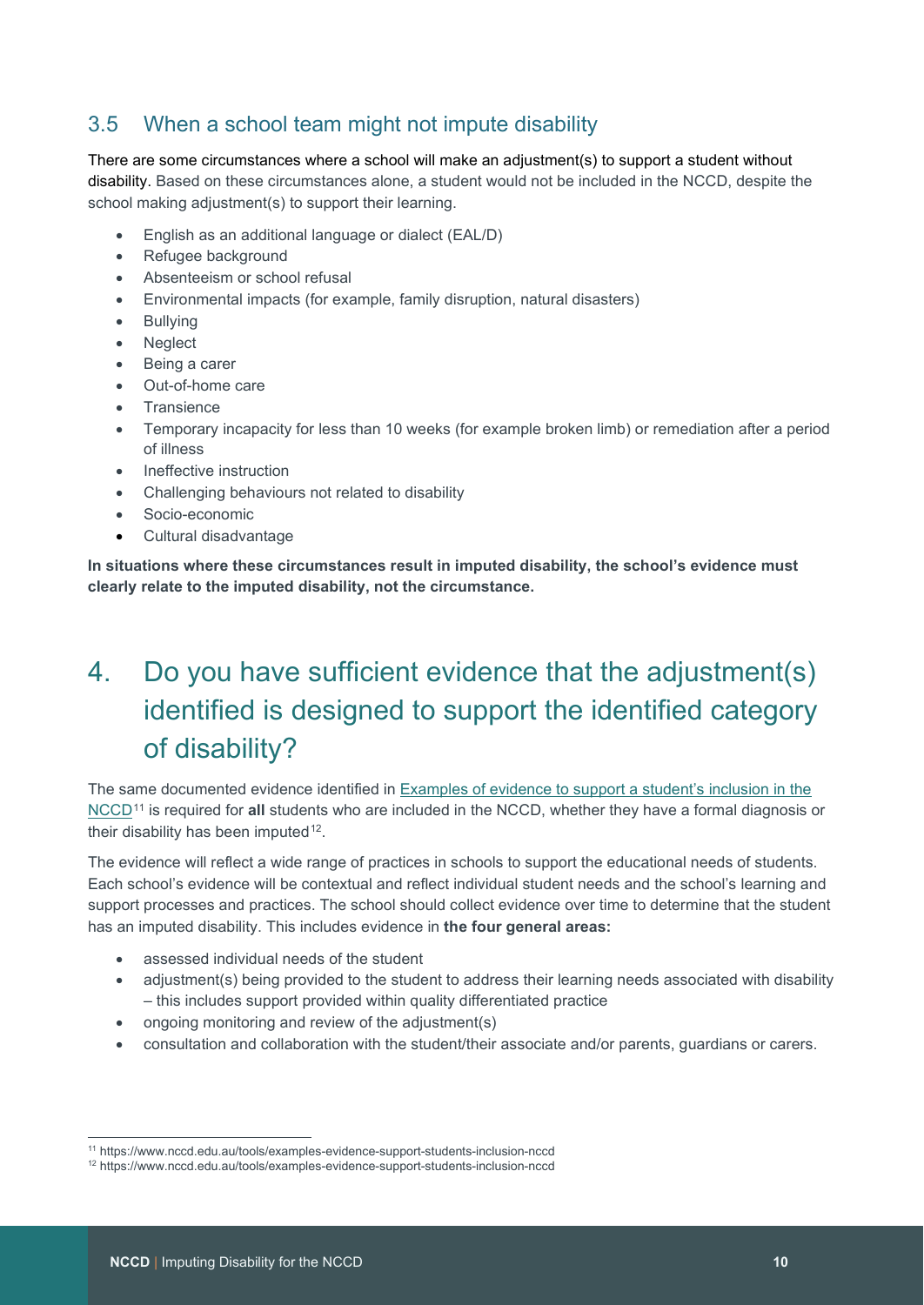Evidence collected for a student with imputed disability may include the following.

- Results of summative school and/or standardised assessments, collected over an extended period, documenting an ongoing learning or socio-emotional need arising from disability, for example:
	- $\Box$  records of behaviour incidents
	- $\Box$  reading assessments
	- $\square$  numeracy assessments
	- $\Box$  end of unit assessments
	- $\Box$  diagnostic or early detection screening tests
	- $\square$  progress data
	- $\Box$  rating scales (completed by parent/carer/guardian, teacher and/or student or their associate)
- Documentation showing limited student response to targeted intervention over time, for example:
	- **d** school-based observations/assessments
	- $\Box$  notes from parent/carer/guardian meetings or interviews
	- $\Box$  notes from student/associate interviews
- Parental observations and reports
- Reports that identify the functional needs of a student due to disability, for example:
	- $\square$  personalised/individualised learning plans
	- $\Box$  behaviour support plan
	- $\Box$  safety plans
	- $\Box$  health plans
	- $\Box$  risk assessments

<span id="page-10-0"></span>School teams may consider recording evidence using the student summary<sup>13</sup> template available on the NCCD Portal.

### 5. Case studies on the NCCD Portal

A collection of student case studies illustrating examples of [imputed disability](https://www.nccd.edu.au/resources-and-tools/case-studies/topics/imputed-disability-27)[14](#page-10-2) aligned to the NCCD process is available on the NCCD Portal.

The [case study professional learning](https://www.nccd.edu.au/resources-and-tools/professional-learning)<sup>[15](#page-10-3)</sup> modules are recommended for school team members new to the NCCD process. These modules guide educators through making decisions in regard to the NCCD process based on case studies that include imputed disability cases.

<span id="page-10-1"></span><sup>13</sup> https://www.nccd.edu.au/tools/student-summary-sheet

<span id="page-10-2"></span><sup>14</sup> https://www.nccd.edu.au/resources-and-tools/case-studies/topics/imputed-disability-27

<span id="page-10-3"></span><sup>15</sup> https://www.nccd.edu.au/resources-and-tools/professional-learning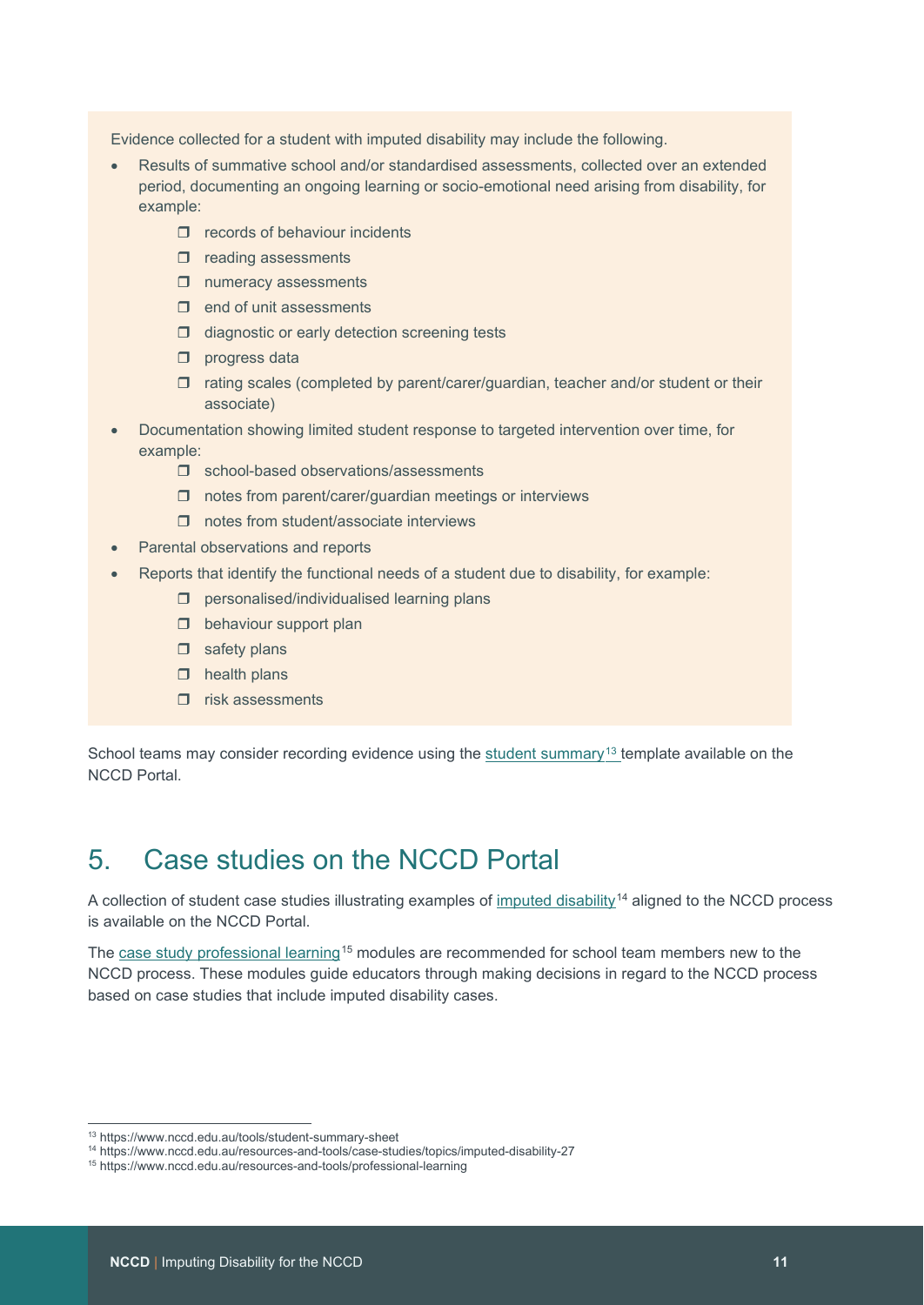## <span id="page-11-0"></span>6. Next steps

When school teams are satisfied that they have reasonable grounds and documented evidence to include a student with imputed disability in the NCCD, they should proceed with the [NCCD process](https://www.nccd.edu.au/process)<sup>[16](#page-11-1)</sup> as they would for students with diagnosed disability.

School teams should refer to their school authority about procedures to escalate issues of concern relating to the wellbeing or access to education for students with disability.

<span id="page-11-1"></span><sup>16</sup> https://www.nccd.edu.au/process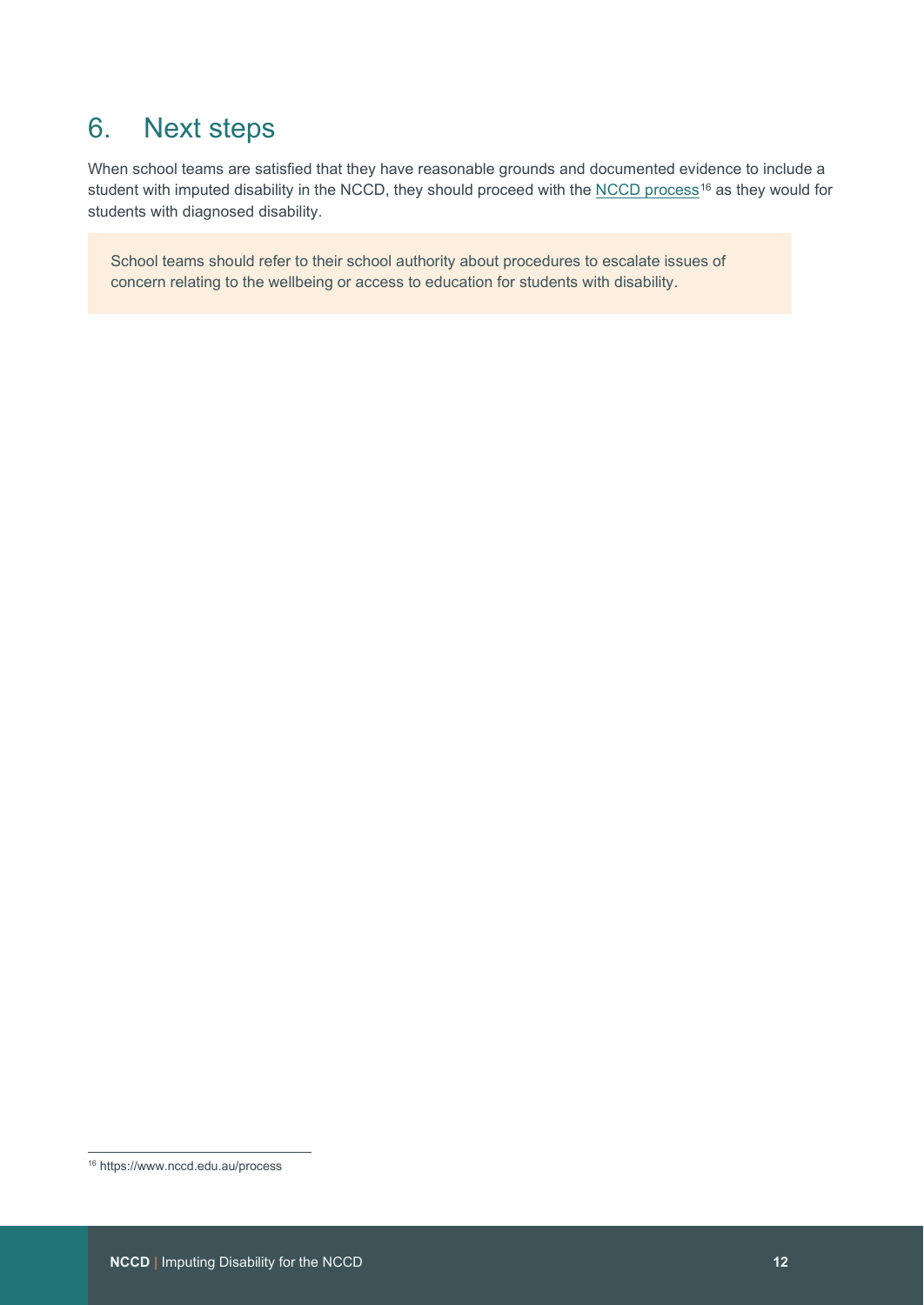## <span id="page-12-0"></span>7. Frequently asked questions

**How much data and/or evidence does a school need when making the decision to impute disability?** The requirement to provide evidence for imputed disability is the same as for diagnosed disability. School systems deploy a range of tools to assist school teams to record and manage evidence. The NCCD Portal provides some optional [evidence templates](https://www.nccd.edu.au/tools/nccd-evidence-templates)<sup>[17](#page-12-1)</sup>.

#### **Does the school team need to determine what disability the student is likely to have?**

No, only qualified medical or allied health professionals diagnose disability. School teams are required, however, to impute disability that aligns to an NCCD category of disability.

### **What if we get it wrong?**

Unlike a formal diagnosis, in imputing disability, school teams are only expected to reach an informed conclusion that is reasonable and supported by evidence. A moderation process, guided professional dialogue based on evidence, ensures decisions in relation to whether to include a student in the NCCD are consistent, reliable and defensible.

It is expected that schools ensure that team members have completed appropriate professional learning and are supported by the principal who has final approval on the decisions made by the team.

### **Once a school team has determined that a student has imputed disability, are they automatically included in the NCCD?**

No. In order for a student to be included in the NCCD, the disability must have a functional impact on the student's access and participation in learning that has led to the school providing documented educational adjustment(s) for a minimum of 10 weeks of school education in the 12 months preceding Census Day.

### **Will the school team need to impute a student's disability annually?**

Ideally, imputing disability will lead to a formal diagnosis. If not, disability can be imputed over several years. However, as individual needs and the functional impact of disability can change over time, the decision to include the student must be reviewed each year.

Key considerations when undertaking an annual review include:

- Has the student received a diagnosis since disability was imputed?
- Is there ongoing sufficient evidence of the imputed disability?
- Does the student require educational adjustment(s) at the same level previously identified?
- Does the evidence collected support the same category of disability?

A school may consider their role in supporting a formal diagnostic process when:

- they are concerned for a student's ongoing welfare
- there is a legal requirement to do so, for example, subject to mandatory reporting
- they are seeking special provisions for external examinations.

### **If the student has a personalised or individualised learning plan and receives adjustment(s) to support their learning, are they automatically included in the NCCD?**

No. Students receive adjustment(s) for various reasons that are articulated in individual plans. Only documented educational adjustment(s) that can be attributed directly to disability and meet all of the NCCD criteria can be counted as evidence for inclusion in the NCCD.

<span id="page-12-1"></span><sup>17</sup> https://www.nccd.edu.au/tools/nccd-evidence-templates